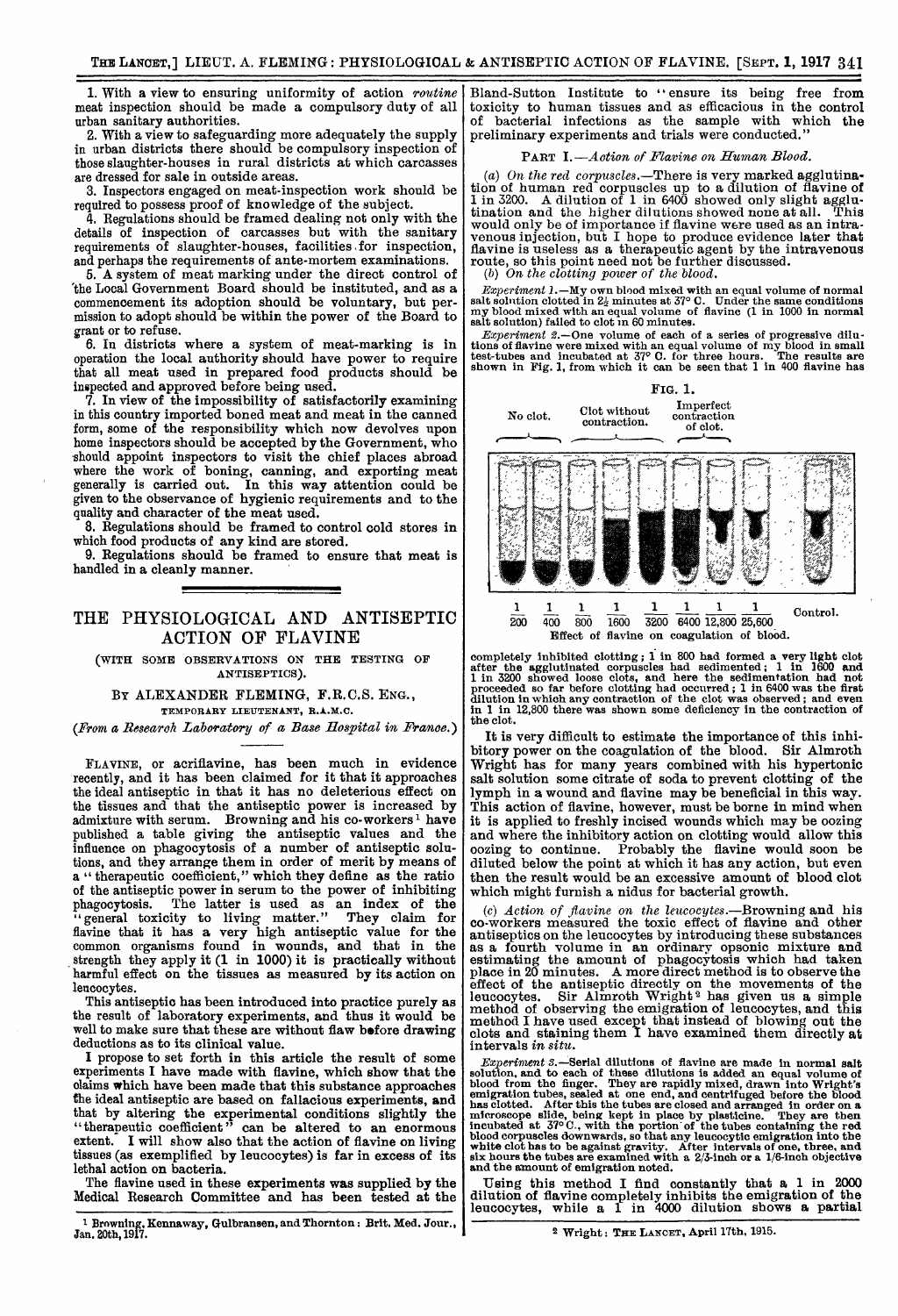inhibition. In dilutions weaker than this the leucocytes have emigrated through a distance corresponding to three or four fields of a 1/6-inch objective as they have done in the control without flavine,<sup>3</sup> but in the tubes containing<br>flavine up to a dilution of 1 in 64,000 (the highest dilution<br>observed) the leucocytes appear as rounded bodies in marked contrast to those in the control tube which present a very irregular appearance and show active amoeboid movements. In all the flavine dilutions also the leucocytes take up the stain and show a much deeper yellow colour than does the surrounding fluid.

This attraction of the leucocytes for the dye and the absence of amceboid movement naturally lead to the question, " Are these leucocytes in the flavine dilutions dead?" To test this I estimated the phagocytic power of leucocytes after exposure to various strengths of flavine.

*Experiment 4.*—Serial dilutions of flavine were made in normal salt solution from 1 in 500 to 1 in 32,000. To 0.5 c.c. of each of these dilutions was added 0.5 c.c. of each of these mixed and incubated at 37°C. A control incubation the tubes were shaken and with capillary pipettes two volumes of the contents of each tube were mixed with one volume of staphylococcus emulsion, incubated for 15 minutes at 37° C. and then proceeded with as in

TABLE I.—Phagocytic Power of Leucocytes after Exposure to Flavine for Five Hours.

| Flavine<br>concentration.                                                                                 | No. of<br>cocci in 100<br>cells. | Condition of leucocytes.                                                                                                                                             |
|-----------------------------------------------------------------------------------------------------------|----------------------------------|----------------------------------------------------------------------------------------------------------------------------------------------------------------------|
| 1,000<br>in<br>2,000<br>\$9<br>4.000<br>,,<br>8,000<br>,<br>16,000<br>32,000<br><br>,, 64,000<br>Control. | $\frac{25}{59}$<br>128<br>920    | Broken up and hardly recognisable.<br>Mostly destroyed. A few stain well.<br>,,<br>$\overline{\phantom{a}}$<br>Much disintegrated.<br>,,<br>73<br>Normal appearance. |

*Experiment 5.*—The previous experiment was repeated except that<br>the flavine dilutions were made in defibrinated blood from a 1 in 1000<br>saline solution of flavine. To 0 5 c.c. of each of these dilutions was<br>added 0 5 c.c.

TABLE II.—Phagocytic Power of Leucocytes after Exposure to<br>Flavine Dissolved in Blood.

1. After 5 hours.

| Flavine<br>concentration.                                                                                                                                                                                | Cocci in<br>$100$ cells.                       | Condition of leucocytes.                                                                                                                                                                                                                   |  |  |  |  |  |  |  |
|----------------------------------------------------------------------------------------------------------------------------------------------------------------------------------------------------------|------------------------------------------------|--------------------------------------------------------------------------------------------------------------------------------------------------------------------------------------------------------------------------------------------|--|--|--|--|--|--|--|
| 2,000<br>in<br>4,000<br>, ,<br>8,000<br>$, \,$<br>16,000<br>5, 1<br>32,000<br>, 1<br>64,000<br>$, \,$<br>128,000<br>,,<br>256,000<br>$, \cdot$<br>500,000<br>5.8<br>1,000,000<br>, 2,000,000<br>Control. | 5*<br>$^{49}_{53}$<br>200<br>192<br>320<br>372 | Hardly recognisable as cells.<br>One or two with nuclei still visible.<br>Either broken up or pycnotic.<br>, ,<br>5.5<br>$\ddot{\phantom{a}}$<br>$, \,$<br>13<br>Many broken up but some stain normally<br>In good condition."<br>.,<br>,, |  |  |  |  |  |  |  |

### " In 1 cell.

2. After 24 hours.—The cells in all the dilutions up to 1 in 2,000,000 were much broken up, and none of them showed any phagocytosis, although in the control tube the leucocytes stained well, and nearly all of them contained ingested cocci.

An experiment similar to Experiment 5 was done substituting carbolic acid for flavine and it was found that a 1 in 2000 dilution only partially destroyed the functions of the leucocytes in 24 hours.

 $\sqrt{v}$  see from these experiments that flavine, if allowed to act for some hours, has a very powerful leucocidal action and that even a 1 in 2,000,000 dilution will completely destroy all the leucocytes in 24 hours. The leucocidal action, also, is more marked in Experiment 5, in which flavine was acting in a greater concentration of serum, than in Experiment 4, in which equal parts of a saline solution and blood were employed. This indicates that possibly the leucocidal action of flavine is enhanced by combination with serum in the same way as is bactericidal action. The lethal effect

3 In this method the leucocytes do not after three hours appear to wander farther away from the red clot when they have no special stimulus attracting them.

of flavine on leucocytes is, as we shall see later, much greater than its bactericidal action.

The importance of the time factor in regard to the estimation of the toxicity of flavine on the leucocytes will be further discussed in connexion with the "therapeutic coefficient.'

## PART II.-Antiseptic Action of Flavine.

Browning and his co-workers have given the following figures for the antibacterial power of flavine :-

| Medium.                                                                                                                                | Organism.                                                                                | Lethal concentra-<br>tion of flavine.                                         |  |  |  |  |  |  |
|----------------------------------------------------------------------------------------------------------------------------------------|------------------------------------------------------------------------------------------|-------------------------------------------------------------------------------|--|--|--|--|--|--|
| Peptone water<br>$\cdots$<br>$\cdots$<br>$Serum \dots$<br>Peptone water<br>$\cdots$<br>$\cdots$<br>Serum<br>Blood<br>$P_{\rm{UB}}$<br> | Staphylococcus.<br>$B.$ coli.<br>Staphylococcus.<br>Staphylococcus and<br>streptococcus. | 20,000<br>1 in<br>200,000<br>1,300<br>, ,<br>100.000<br>40,000<br>٠,<br>2,000 |  |  |  |  |  |  |

The following experiments will bring out clearly, among other things, that the high antiseptic values for flavine in serum can only be obtained in special conditions, and do not give us a clear indication as to the value of this antiseptic as an application to wounds.

## Does the Number of Microbes Introduced into the Antiseptic Solutions make an Appreciable Difference to the "Lethal  $Concentration$  " of the Antiseptic?

Browning and his co-workers in their experiments on flavine added 0'1 c.c. of a 1 in 20,000 dilution of a peptone water culture of the organism to 1 c.c. of the antiseptic solution. A loopful of such a dilution of the culture "yielded 20 or more colonies." We see, then, that in all cases they gave the antiseptic only a very few microbes to kill. I made some experiments with a view to ascertaining what difference was made to the apparent lethal concentration of an antiseptic by the addition of varying numbers of microbes.

*Experiment 6.*—Progressive dilutions of carbolic acid, crystal-violet,<br>and flavine were made in broth, and to 0<sup>-5</sup> c.c. of a as adapty<br>lococcus emulsion in broth. A control<br>tube was added 0-5 c.c. of a staphylococcus em

TABLE III.—Effect of Variation of the Strength of the Bacterial Emulsion on the "Lethal Concentration" of an Antisentic (in Broth). .4ntiseptic (in Broth).

| CARBOLIC ACID.                                 |                                                            |              | CRYSTAL VIOLET. |                                         |              |                                                |                                                            |                  |                                 |        |                                                 | FLAVINE. |                |                                                                  |           |        |              |          |           |          |
|------------------------------------------------|------------------------------------------------------------|--------------|-----------------|-----------------------------------------|--------------|------------------------------------------------|------------------------------------------------------------|------------------|---------------------------------|--------|-------------------------------------------------|----------|----------------|------------------------------------------------------------------|-----------|--------|--------------|----------|-----------|----------|
|                                                | Strong Weak<br>emul.<br>emul.<br>of<br>οf<br>staph* staph. |              |                 |                                         |              |                                                | Strong Weak<br>emul.<br>emul.<br>ot<br>οf<br>staph. staph. |                  |                                 |        |                                                 |          |                | Weak<br>Strong<br>emul.<br>emul.<br>of<br>of<br>staph.<br>staph. |           |        |              |          |           |          |
| Concentration<br>of antiseptic.<br>antiseptic. | Time of action<br>of antiseptic<br>(in hours).             |              |                 | <b>Joncentration</b><br>antiseptic<br>ಕ |              | Time of action<br>of antiseptic<br>(in hours). |                                                            |                  | Concentration<br>of antiseptic. |        | Time of action.<br>of antiseptic<br>(in hours). |          |                |                                                                  |           |        |              |          |           |          |
|                                                | 2                                                          |              |                 |                                         | 5 23 2 5 23  |                                                |                                                            | 2                |                                 |        | 5 23 2                                          | 5        | 23             |                                                                  | 2         |        | 5 23 2 5 25  |          |           |          |
| l in—<br>100                                   | $^{+}$                                                     | O.           |                 |                                         | 0 0 0        | $\Omega$                                       | $1$ in $-$<br>10,000                                       | $\boldsymbol{+}$ | $\ddot{}$                       | ОI     | $\Omega$                                        | O        | O              | $1 in-$<br>1,000                                                 | $\, +$    | $\div$ |              | O[0 0 0  |           |          |
| 200                                            | $^{+}$                                                     | $^{+}$       | $+1$            | $+$                                     | о            | $\Omega$                                       | 20,000                                                     | $\pm$            | $\,+\,$                         | $+$    | О                                               | 0        | Ol             | 2,000                                                            | $^{+}$    | $+$    |              | O[O O]   |           |          |
| 400                                            | $\mathrm{+}$                                               | $\mathrm{+}$ | $+$             | $\pm$                                   | $\pm$        | ┿                                              | 40,000                                                     | $\mathrm{+}$     | $^{+}$                          | $^{+}$ | ╊                                               | $\div$   | O              | 4,000                                                            | $+ $      | $+1$   |              | OIO OI   |           | $\Omega$ |
| 800                                            | $\ddag$                                                    | $\pm$        | $+$             | $+$                                     | $\mathrm{+}$ | $^+$                                           | 80,000                                                     | $+$              | $^{+}$                          | $+$    | $^{+}$                                          | $\div$   | $\mathbf{O}$   | 8,000                                                            | $\ddot{}$ |        | $+ + 0 0 0 $ |          |           |          |
|                                                |                                                            |              |                 |                                         |              |                                                | 160,000                                                    | $+$              | $\pm i$                         | $+1$   | $+ $                                            | $+ $     | O              | 16,000                                                           | $+$       | $+ + $ |              | $+ + $   |           | 0        |
|                                                |                                                            |              |                 |                                         |              |                                                | 320,000                                                    | $+$              | $\pm $                          | $+1$   | $+$                                             | $+ $     | <sup>O</sup>   | 32,000                                                           | $^{+}$    | $\div$ | $+1$         | $^{(+)}$ | $+$       | o        |
|                                                |                                                            |              |                 |                                         |              |                                                | 640,000                                                    | $+$              | $\div$                          | $+1$   | $\ddot{}$                                       | $^{+}$   | $\overline{O}$ | 64,000                                                           | $\ddag$   | $+ + $ |              | $\pm$    | $\ddot{}$ | 0        |
|                                                |                                                            |              |                 |                                         |              |                                                | 1,280,000                                                  | $^{+}$           | $\div$                          | $+$    | $\pm$                                           | $\, +$   | $\pm$          | 128,000                                                          | $+$       | $\pm$  |              | $+$      | $^{+}$    | 0        |
|                                                |                                                            |              |                 |                                         |              |                                                | 2,560,000                                                  | $^{+}$           |                                 |        | t                                               |          |                | 256,000                                                          | $\ddag$   |        |              |          | $+$       | 0        |
|                                                |                                                            |              | $#$ $Q+$        |                                         |              |                                                | $\mathcal{O}$ tanbulazonat amanl                           |                  |                                 |        |                                                 |          |                | مسحاة ماقسم محموما                                               |           |        |              |          |           |          |

\* Staph. = Staphylococci; emul. = emulsion.<br>+ = Growth on subculture.  $0 =$  Complete sterilisation. \* Staph. = Staphylococci ; emul. = emulsion.<br>+ = Growth on subculture.  $0 =$  Complete sterilisation.

*Experiment 7.*—Two series of experiments were made, the only<br>difference being that in the one case the staphylococcal emulsion was<br>100,000 times stronger than in the other. Progressive dilutions of<br>flavine were made in s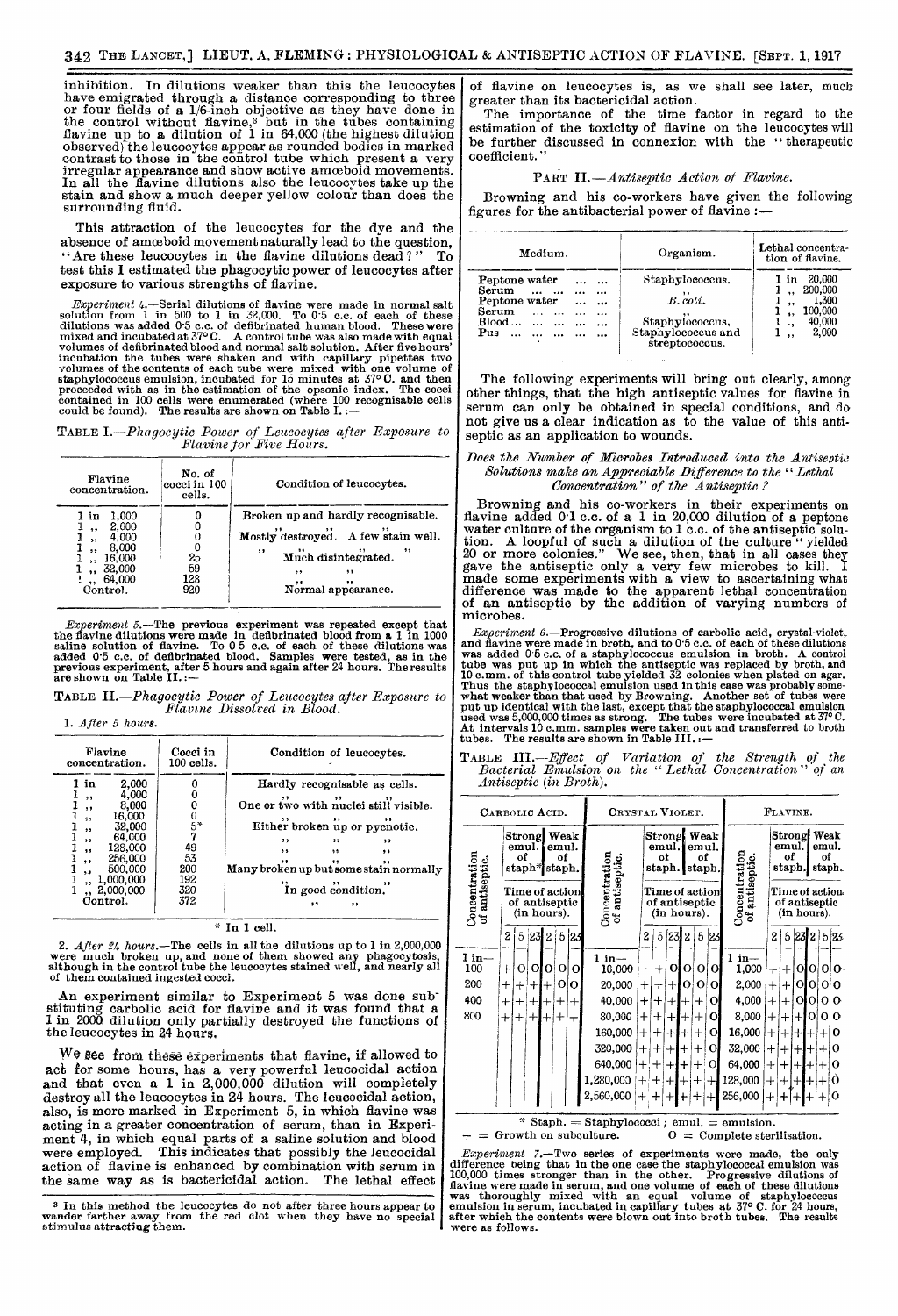| Strength in which flavine acted on the bacteria. |    |       |  |  |  |                                                                                                                                               |  |  |  |  |  |  |
|--------------------------------------------------|----|-------|--|--|--|-----------------------------------------------------------------------------------------------------------------------------------------------|--|--|--|--|--|--|
|                                                  |    |       |  |  |  |                                                                                                                                               |  |  |  |  |  |  |
|                                                  |    |       |  |  |  |                                                                                                                                               |  |  |  |  |  |  |
| 0                                                | -0 | - 0   |  |  |  |                                                                                                                                               |  |  |  |  |  |  |
|                                                  |    | πορασ |  |  |  | $\frac{1}{4}$ (πόσο   ποδοσ   ποδοσ   περόσο   περόσο   Control<br>Growth Growth Growth Growth Growth Growth Growth<br>0 Growth Growth Growth |  |  |  |  |  |  |

These two experiments show clearly that the number of microbes on which an antiseptic has to act either in broth or serum plays an important part in the determination of the lethal concentration of an antiseptic. We see also from Experiment 6 that in respect of changes in the number of microbes flavine is much more sensitive than is carbolic acid. It follows from this that, as the antiseptic has to act in wounds both heavily and lightly infected, this factor must be taken into account in any comparison of antiseptics.

What is the Concentration of Flavine which will Inhibit the Growth of Microbes in Serum?

*Experiment 8.*—Progressive dilutions of flavine were made in serum.<br>To one volume of each of those dilutions was added one volume of<br>serum which had been implanted with the microbe used in the test.<br>As some microbes grow

TABLE IV.-Inhibitory Action of Flavine on the Growth of Microbes in Serum.

| No. | Organism.                  |           |    | Medium.                                                        | tisept<br>äï<br>Time       |        | ጜ                 |
|-----|----------------------------|-----------|----|----------------------------------------------------------------|----------------------------|--------|-------------------|
|     | Staphylococcus.            |           |    | Serum + Trypsin + Glucose. $3 \text{ days}$ 1/80,000 1/160,000 |                            |        |                   |
| 2   | ,,                         | ,,        | ,, | ,,                                                             | 7<br>,                     |        | 1/16,000 1/32,000 |
| 3   | $B. \text{ } \text{col1}.$ | $\bullet$ | ,, | ,,                                                             | 18 <sub>hrs</sub>          |        | 1/1000            |
| 4   | B. proteus.                | ,,        | ٠, | , ,                                                            | 36<br>$\ddot{\phantom{0}}$ | 1/1000 | 1/2000            |
| 5   | $, \,$                     |           |    | $Serum + glucos e$                                             | 7 days                     | 1/4000 | 1/8000            |
| 6   | B. coli.                   | $, \,$    |    | $, \,$                                                         | 7<br>$^{\bullet}$          | 1/2000 | 1/4000            |
|     |                            |           |    |                                                                |                            |        |                   |

This vaseline protected the fluid from outside contamination, and at<br>the same time it was forced up the tote by any gas that was formed in<br>the cultivation fluid it served as an easy method of measuring the<br>amount of gas a





of flavine. 8000 16,000 32,000 64,000 128,000 256,000 No flavine. Growth of B. proteus in serum + flavine, showing the great increase of growth (as evidenced by increased gas-production) in the stronger<br>dilutions of flavine. ( $\frac{3}{4}$  actual size.)

Experiment 4 of Table IV. requires special mention. At the end of 36 hours the tubes containing the three strongest concentrations of flavine-namely, 1 in 1000, 2000, and 4000-<br>were opened and examined. Pure growths of B. proteus

were obtained from all of them. The remaining tubes were left standing on the bench, and after one month it was noticed that they showed a gradual increase in the amount of growth as evidenced by the gas formation, from the control tube, in which there was no flavine, to the tube containing the greatest concentration of flavine (1 in 8000). The diagram (Fig. 2), drawn to scale, represents the height of the gas column in the various tubes.

The increase in the gas formation in the stronger flavine concentrations indicates that in some way flavine had favoured the growth of the microbes, and the regularity of the increase further proves that it is not accidental but is actually due to the flavine, as the contents of the tubes are identical except as regards this substance. Experiment 5 of Table IV. confirmed this result.

### Antiseptic Value of Flavine in Serum.

It has been shown in Table IV. when dealing with the inhibitory action of flavine on the growth of microbes in serum that staphylococci can grow in 1 in 32,000 flavine, B. coli in 1 in 1000, and B. proteus in 1 in 2000. Experiment 7 also shows that sterilisation of a strong staphylococcus emulsion is not effected by a 1 in  $20,000$  dilution of flavine, although when using a weak emulsion 1 in 160,000 is sufficient to kill all the microbes. (This last figure is practically the same as the figure given by Browning as the lethal concentration of flavine in serum on staphylococci.) In another experiment in which I used a large number of staphylococci I found that growth resulted after a 24-hour exposure to a 1 in 2000 dilution of flavine in serum. Usually, however, when a fairly strong staphylococcal emulsion is used complete sterilisation is effected in 24 hours by a 1 in 4000 to a 1 in 16,000 dilution.

Flavine 1 in 8000 in serum sterilised a B. coli emulsion containing 1500 million living organisms per c.c., while 1 in 64,000 sterilised an emulsion of 4000 B. coli per c.c.

### Antiseptic Value in a Non-serous Medium.

Table III. gives details of the antiseptic value of flavine in nutrient broth, from which it appears that in 23 hours a 1 in 8000 dilution failed to sterilise a strong emulsion of staphylococcus, while a 1 in 256,000 was capable of sterilising a very weak emulsion.

It was found that when flavine was added to a 48-hourold broth culture of staphylococcus in sufficient quantity to make a 1 in 1000 solution it was unable to kill all the cocci<br>in 24 hours at 37° C. Carbolic acid 1 in 100 rendered a Carbolic acid 1 in 100 rendered a similar culture sterile in less than six hours.

## - Antiseptic Power of Flavine in Blood in Vitro.

*Experiment 9.*—Progressive dilutions of a 1 per cent. flavine solution were made in defibrinated human blood and one volume of each of these was mixed with one volume of the same blood containing staphylococci. Two sets

| Staphylococcus |  |                                            |           |                                                                          | Concentration of flavine. |  |           |              |                                      |  |  |
|----------------|--|--------------------------------------------|-----------|--------------------------------------------------------------------------|---------------------------|--|-----------|--------------|--------------------------------------|--|--|
| emulsion.      |  |                                            |           | $\frac{1}{8000}$   $\frac{1}{18000}$   $\frac{1}{8000}$<br>1000<br>50001 |                           |  |           |              | Control.                             |  |  |
| Strong         |  |                                            | $\ddotsc$ |                                                                          |                           |  |           |              | 0 Growth Growth Growth Growth Growth |  |  |
| Weak           |  | $\mathbf{u}$ . $\mathbf{u}$ . $\mathbf{u}$ | $\cdots$  |                                                                          |                           |  | $, \, \,$ | $^{\bullet}$ | $\bullet$                            |  |  |

This experiment shows that the antiseptic action of flavine is much weaker in blood than it is in serum.

## Action of Flavine on Pus.

When strong solutions of flavine are mixed with equal parts of pus they cause a very marked agglutination of the pus cells, and after incubation it can be seen that the pus in such a mixture has become mucoid in consistency. This such a mixture has become mucoid in consistency. mucoid alteration of the pus, which is probably due to the destructive nature of flavine on the cells, is noticeable up to .a 1 in 6000 dilution. In wounds treated with flavine this mucoid appearance of the pus is sometimes manifest, and it may be that this will interfere with the distribution of the antiseptic. As in wounds, however, there appear to be so As in wounds, however, there appear to be so many factors which interfere with the action of flavine that it is unnecessary to lay much stress on this.

Antiseptic action in pus.-In 'these experiments flavine in saline solution was thoroughly mixed with pus from wounds either in equal parts or in the proportion of 1 part of flaving<br>to 9 parts of pus. The specimens of pus were obtained from.<br>wounds in different stages of healing, and they differed materially in the nature and the number of microbes con-tained in them. No account was aken of he spore-bearing anaerobes, as we were dealing here only with the action ot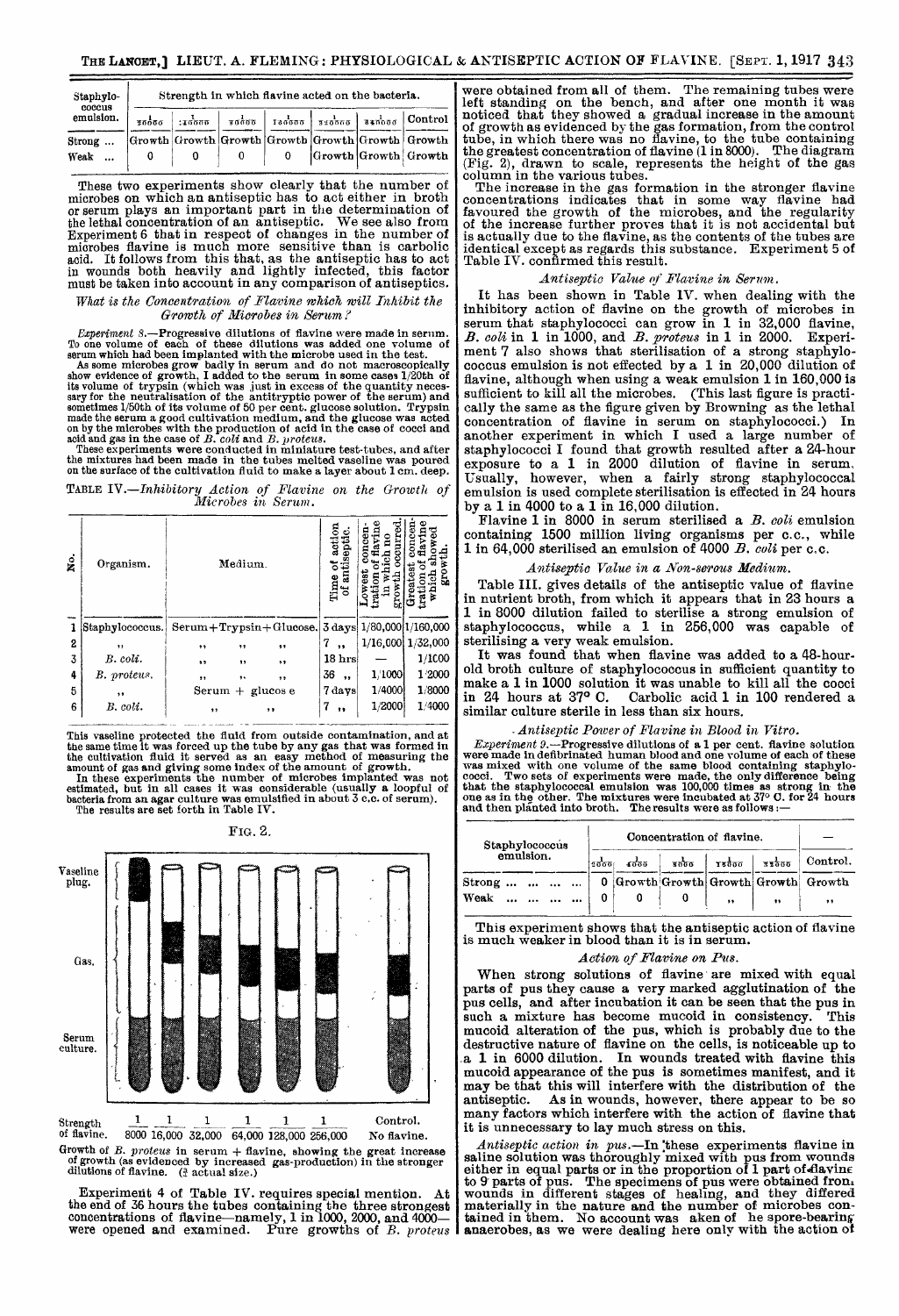flavine on the vegetative forms of bacteria. In all cases the antiseptic was allowed to act on the pus for  $24$  hours at  $770$  C 37° C., after which a sample of the mixture was planted on agar or into broth. Seven specimens of pus were subjected to the action of flavine in a concentration of 1 in 1000 and in only one of these was sterilisation effected. In the other six specimens the resultant cultures did not differ as regards the variety of microbes from the control cultures. Staphylothe variety of microbes from the control cultures. Staphylo-<br>cocci, Streptococci, coliform bacilli, B. pyocyaneus and B. proteus all survived the action of flavine. We see, then, that flavine is a relatively weak antiseptic in pus, and that in only one case was a concentration of 1 in 500 (twice the strength recommended for use in wounds) capable of sterilising an equal volume of pus.

It is obvious that there is something in pus which prevents the action of flavine on the microbes. The concentration required to kill microbes in pus is far greater than that required in serum, although the liquor puris is of a serous nature. The simplest explanation of this is that the pus cells have a greater attraction for flavine than have the microbes. In this connexion some experiments were made on the " quenching " power of pus on flavine.

*Experiment 10.*—Equal quantities of flavine (1 in 500) and pus were<br>mixed and immediately centrifuged. The antiseptic power of the<br>supernatant fluid was then tested on staphylococcus emulsified in<br>serum and compared with

We see then that by contact with an equal volume of pus a 1 in 500 dilution of flavine loses 7/8ths of its antiseptic power almost immediately.

*Experiment 11.*—Flavine dilutions 1 in 100, 200, 400, and 800 were mixed with equal volumes of pus and centrifuged inmediately. The intensity of the colour in the supernatant fluids were tested by putting equal sized dro

These two experiments show clearly that flavine by intimate contact with pus loses a large part of its power practically immediately.

The results of the absorption of flavine by pus cells naturally leads to the question of the affinity of other cells of the animal body for this substance, and the following experiments were designed to give some indication of what happens when flavine is injected into the body.

Browning and his co-workers state that flavine (1 in 1000) can be administered intravenously without toxic effect, and because of this non-toxic action flavine has been used intravenously as a therapeutic measure in conditions like strepto- coccal septicaemia in the hope that the dye will have a directly lethal effect on the cocci in the blood.

*Experiment 12.*—A rabbit, weighing 3 lb., was injected intravenously with 10 c c. of flavine (1 in 1000). Blood was taken before, immediately after, and again 15 minutes after the injection. The sera which separated from these blood specimens did not show the slightest trace<br>of the canary-yellow colour of flavine or any fluorescence, and none<br>of them had the slightest bactericidal effect on staphylococcus or<br>inhibitory power

We see therefore that flavine is immediately removed from the blood, which does not acquire any bactericidal action, and that therefore there is no justification for the therapeutic use of flavine intravenously as an antiseptic.

Browning and his co-workers have recommended the injection of flavine into the tissues as a means of preventing the spread of infection. As it is impossible to recover the flavine injected this way, I tried to get some idea of the fate of this substance when injected into closed spaces by introducing it into the pleural and peritoneal cavities of animals.

*Experiment 13.*—Two c.c. of flavine (1 in 100) were injected intra-<br>peritoneally into a three quarters grown rat. Two hours atterwards the<br>rat was killed, and it was found that all the tissues of the body with<br>the except

Experiment 14.—Two c.c. of flavine (1 in 100) were injected into the pleural sac of a full-grown rat. Death resulted within two hours. All the tissues were bright yellow except the brain. The blood serum was distinctly yel  $24 \text{ hours a few staphylococci.}$ 

It follows from these experiments that when flavine 1 per cent. is introduced into a closed cavity in the animal body it loses its antiseptic power within two hours. Much more rapidly, then, will the (1 in 1000) solution recommended for use lose its potency.

It might be argued that when flavine is introduced into

the body it is immediately taken up by the muscles, connective tissues, &c., and that these are the tissues in which flavine would be useful in combating a severe local infection. On theoretical grounds it is unlikely that when these tissues have such an affinity for the dye they will give it up to bacteria, but I tested this in the following experiment.<br> $Experiment\ 15.-22$  c.c. flavine (1 in 1000) were injected intravenously

*Experiment 15.*—22 c.c. flavine (1 in 1000) were injected intravenously<br>into a small rabbit. Death resulted inmediately. Within half a<br>minute blood was drawn from the heart and serum from this was<br>distinctly yellow. Five

This experiment shows that flavine introduced intra-venously, even in a dose far greater than would be given to man, is incapable of conferring on the tissues any inhibitory power against the growth of a microbe such as

B. perfringens.<br>The great affinity which muscle tissue exerts towards flavine can be shown also by grinding up 1 gm. of muscle with 1 c.c. of flavine 1 in 1000 and testing the colour intensity of the resulting free fluid. This colour will be found to be reduced to about one-eighth of its original strength.

#### The Aotion of Flavine in Wounds.

Browning has scouted the suggestion that the potency of an antiseptic in pus gives much indication as to the value of such an antiseptic in a wound.<sup>4</sup> Of course, in dressing a wound all the pus in the cavity should be washed away before a fresh dressing is applied, but the exudation from the walls of the wound will consist of a serous fluid with a larger or smaller number of cells and a variable number of microbes, some inside the cells and some free. This fluid microbes, some inside the cells and some free. then, is not far removed from pus, and it is in this fluid that the antiseptic applied is first going to act. Also the antiseptic and the fluid are not going to be intimately mixed as in test-tube experiments, but the antiseptic has to penetrate into the fluid by diffusion. Thus the test tube experiment appears to be the less severe test for the antiseptic.

The action in this purulent exudate is only going to throw light on what is happening in the cavity of the wound, and any antiseptic, before it can begin to approach the ideal, must act beyond the cavity in the infected walls of the wound. Here it would have to act in a tissue composed largely of cellular elements and bathed in a serous fluid. No claims were made as to the penetrative powers of flavine, but in the light of the experiments quoted above, which show that the muscular tissues and the leucocytes have a very great power of reducing the potency of flavine, it is hardly conceivable that any penetrative power can exist. Any antiseptic action of flavine, therefore, would be confined to the cavity of a wound, and, as it must act in the cavity in a fluid akin to pus, we have seen from the above experiments on its antiseptic action in pus that its potency when applied as is recommended in a 1 in 1000 dilution can only be very weak, much weaker, indeed, in regard to the concentration used than would be carbolic acid.

We have also seen that flavine, although it appears to have little action on the leucocytes in a few minutes, has a most destructive effect when its action is prolonged over some hours, an effect greatly in excess of its lethal action on bacteria. Let us consider what this may mean in a wound The leucocytes when they first appear would not be hindered from ingesting the microbes. Soon, however, they would themselves fall victims to the toxic effect of the flavine, and it is likely that this would occur before they had time to destroy the microbes ingested. The flavine itself would be unlikely to have killed the microbes before they were ingested, as its lethal effect on bacteria is a very slow one. It has been shown that the ingestion of microbes by leucocytes serves as a protection of such microbes against antiseptic solutions. Thus the slow toxic action of the flavine on the leucocytes, nstead of being a virtue, may actually allow the bacteria to be protected against any antiseptic powers which flavine may possess.

## " Therapeutic Coefficient."

Lastly, we might shortly consider the value of the so-called therapeutic coefficient" as an index of the' value of an antiseptic. This has been defined by Browning and his